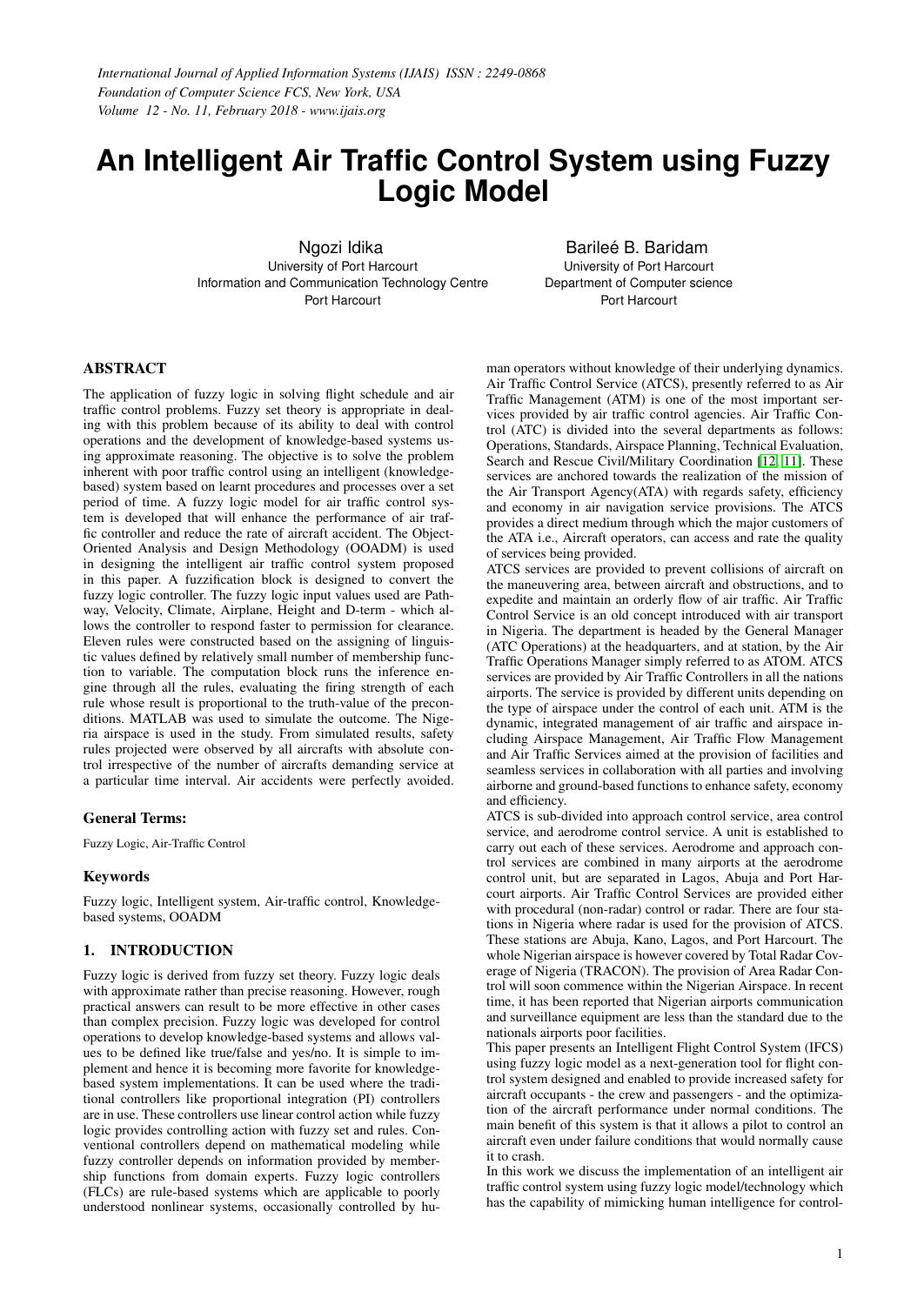ling traffic. The rules and membership functions of the fuzzy logic controller can be selected and changed and their outputs can be compared in terms of several different representations. Fuzzy logic technology allows the implementation of real-life rules similar to the way humans would think. The beauty of fuzzy logic is that it allows fuzzy terms and conditions such as *heavy*, *less*, and *longer* to be quantized and understood by the computer. Fuzzy control is a control method based on fuzzy logic. Fuzzy logic can be described simply as "computing with words rather than numbers" or "working with sentences rather than equations". A fuzzy controller can include empirical rules, and that is especially useful in operator controlled plants. The collection of rules is called a rule base. The rules are in "IF-THEN" format, and formally the "if" side is called the condition and the "then" side is called the conclusion. The system is able to execute the rules and compute a control signal depending on the measured input, error and change in error [\[4\]](#page-8-2). The major building block of an FLC system is fuzzy rule base (RB) related through an inference engine by means of a fuzzy implication and compositional procedure. The RB is normally formulated in linguistic terms, in the form of *if. . . then* rules, and there are various techniques for deriving them. Generally, the correct choice of membership functions for the linguistic variable plays a significant role in the performance of an FLC within the chosen universe of discourse, by providing perfect representation of the expert's knowledge through robust linguistic control rules.

#### 2. CONCEPT OF AIR TRAFFIC CONTROL

The Air traffic control service is a generic term used for flight information, alerting, air traffic advisory and air traffic control services. The air traffic control system consist of a network of people and equipment employed in safe operation of commercial and private aircrafts. Air traffic controllers also coordinate air traffic movement to ensure that planes stay a safe distance apart. The main concern of air traffic controllers is safety which involves directing planes efficiently to minimize delays. ATC is aimed at removing queuing delays experienced daily during arrival rushes, resulting from en route and terminal airspace congestion [\[14\]](#page-8-3). According to [\[15\]](#page-8-4) delay is categorized into en route (in flight) delay, gate delay, taxi-out delay, terminal delay and taxi-in delay. Each category of delay becomes manifest when the aircraft attempts to requires more time in that regime than was scheduled. Delay in airport has significant environmental impact in particular that of noise exposure on the community where the airport is located [\[3\]](#page-8-5).

#### 2.1 Use of a Flight Progress Strips in Aerodrome and Approach Control

The procedures for the marking of standard flight progress strips as used in Aerodrome and Approach Control. Strips are used as follows:

- a. Departing flights is labeled as Form AD30A and the colour of cardboard paper used for the form is blue.
- b. Arriving flights is labeled as Form AD20D and the colour of cardboard paper used for the form is buff.
- c. Local flights is labeled as Form DCA30 and the colour of cardboard paper used for the form is pink.

#### *2.1.1 Strip Marking For Departing Flights.* Instrument Flight Rule (IFR) Plans:

Figure [1](#page-2-0) below shows the strip marking for departing flights. Box A. Vacant or aerodrome abbreviation if the departure is from a subsidiary airfield

Box B. Planned cruising level.

Box C. Estimated time of departure.

Box D. Actual time of departure.

Box E. May be used to note the time at which an aircraft sets course.

Box F. (i) Aircraft identification in large printing in the centre.

(ii) Aircraft type in top right-hand corner.

(iii) Planned cruising true airspace in bottom right-hand corner. (iv) Planned initial climbing true airspace in bottom left-hand corner (if required).

Box G. The time at which action is initiated to contact the Air Traffic Control Centre (ACC) for a clearance.

Box H. Time at which clearance is issued by ACC. If the aircraft is turbine powered, the box is divided into halves by drawing a diagonal line from the top right to the lower left hand corner and the time at which start-up clearance is issued is written in the upper half of the box, the time at which Air Traffic Control (ATC) clearance is issued is written in the lower half.

Box I. The time at which any revised clearance is received.

Box J. Planned route and destination.

Box K. Full details of the clearance written verbatim in abbreviated form omitting aircraft call-sign, type, airfield of departure and general routeing.

Box L. Full details of any revised clearance. A diagonal line being drawn through the cancelled clearance Box K.

Box M. Domestic use (Details of transfer of control, position reports etc)

A check mark will be made against the clearance in Box K or the revision in L when it has been transmitted to the aircraft and acknowledged.

*2.1.2 Visual Flight Rule (VFR) Plans.* Strip marking as in Figure [2](#page-2-1) above with the following exceptions. Box B implies VFR inserted, Boxes G, H and I as well as K and L are not used.

*2.1.3 Strip Marking for Arriving Flights Instrument Flight Rule (IFR) Plans.* Box A. (i) Clearance limit in top right- hand corner. (ii) Estimated Time of Arrival at clearance limit-hours in large numerals and minutes in small.

Box B. Time of arrival over the clearance limit. Whenever the aircraft is required to hold over the clearance limit facility the Box is divided into two equal portions by a diagonal line ending in the bottom left-hand corner, the time of arrival over the position is entered in the lower left portion and the time of leaving in the upper right portion.

Box C. (i) Level information in the vertical column stating at the top left corner. The first entry is the release levels, entries below show the levels down to which the aircraft is later cleared. If reports from the aircraft through any of the intervening levels are required, these levels are listed in descending order and cancelled by horizontal lines as reports are made. An arrow indicating descent is drawn and subsequently cancelled after the aircraft reports its arrival at the new level, or passing through the level immediately above.

(ii) If an aircraft cancels its IFR plan VFR in large letters is inserted in the box.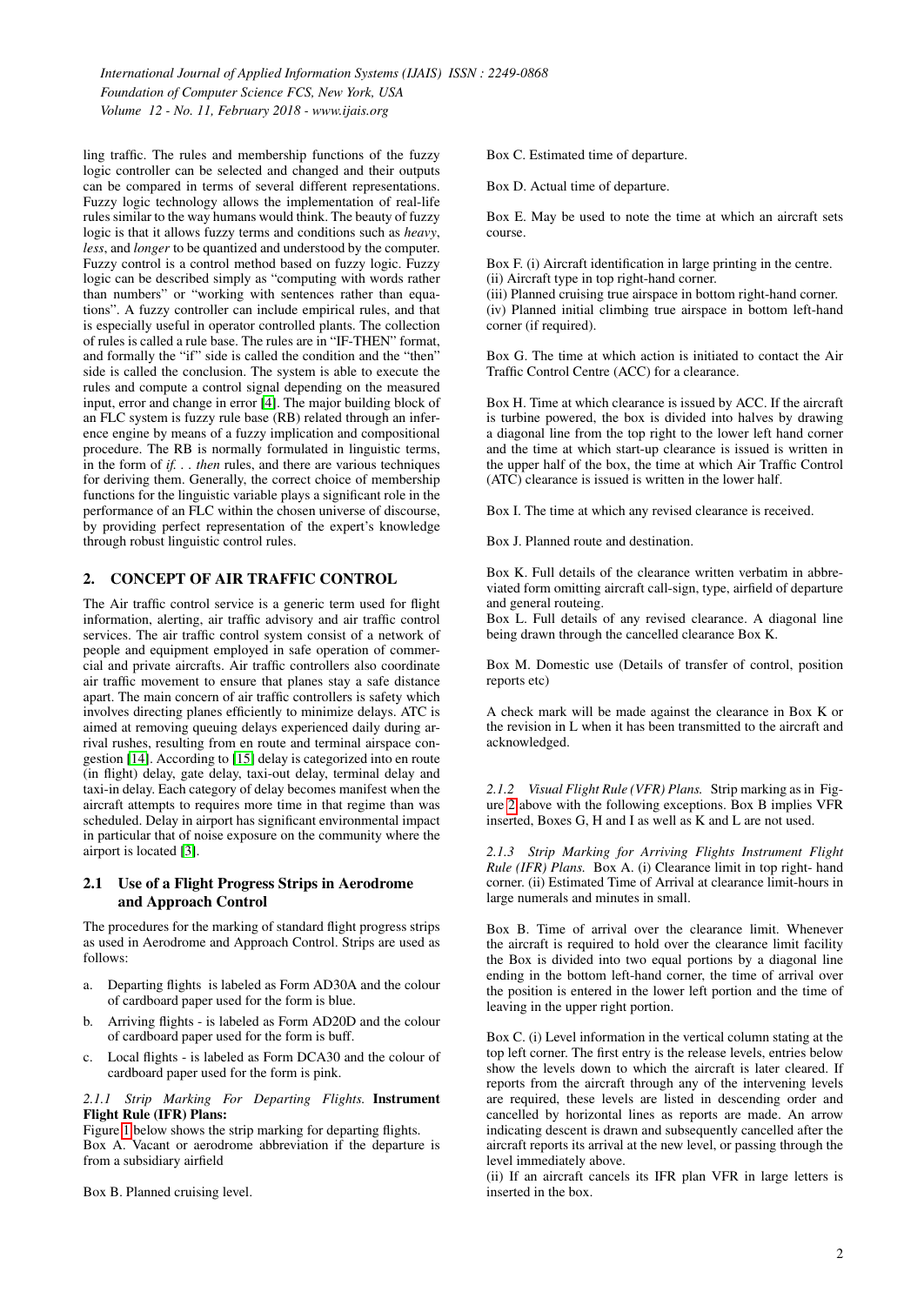

<span id="page-2-0"></span>Fig. 1. Strip Marking for Departing Flights

|   |   | E | $\sim$ F $^{-1}$ | $\mathbf{G}$ | Н |   |
|---|---|---|------------------|--------------|---|---|
|   | D |   |                  |              |   | M |
| в |   |   | J                | K            |   |   |

<span id="page-2-1"></span>Fig. 2. Strip Marking for Arriving Flights

Box D. (i) The aircrafts identification or radio call-sign in large outline near the centre of the Box. (ii) The type of aircraft at the top right-hand corner.

(iii) The aerodrome of departure in the top left-hand corner.

Box E. Flight plan for estimated time of arrival.

Box F. Actual time of landing.

Box G. Vacant.

Box H. Vacant.

Box I. Landing Aerodrome Abbreviation (if subsidiary).

Box J. Release Point.

Box K. Expected approach time.

Box L. The contact point;

(i) If this is a position, the abbreviation is written at the top of the Box and the time over the facility inserted below. (ii) If it is a level or a time, the Box is check-marked when communication is established.

Box M. Domestic use (Type of approach aid, co-ordination with other aerodromes etc.).

Strip marking as in Figure [3](#page-3-0) above with the following exceptions: Box A for ETA aerodrome only; Box B Vacant; Box C Large VFR inserted; Boxes G,H,I,J,K, and L Vacant.

The pink strip will only be used for local VFR flights, or local IFR flights remaining under the control of Aerodrome or Approach Control. Owing to the varying requirements at aerodromes, the type of flight etc., as much room as possible is left for domestic use.

Box A. (i) Clearance limit in the top right-hand corner. (ii) ETA at the clearance limit.

Box B. Actual time of arrival at the clearance limit.

Box C. Level or VFR.

Box D. Aircraft identification.

Box E. Estimated time of departure.

Box F. Actual time of arrival.

Box J. Actual time of departure.

Boxes G, H, J, K, Land M. Flight details/domestic use.

*2.1.4 Strip Marking.* Flight progress strip marking is done using ball point pens colours( Figure [4\)](#page-3-1).

All entries made on flight progress strips by assistant controllers or clerks were made in black.

All entries made on flight strips by air traffic control officers are made in red.

All entries made on flight progress strips by supervisors are made in green.

Block capitals is used for all lettering.

Corrections or revisions to data are made by striking through the original entry and writing the up to date information alongside in the same box.

#### Strip Marking for En Route Flight Progress Strips:

Box A. (i) ATC estimate of the time an aircraft is expected to reach a reporting point: the hour being written in larger figures than the minutes. All subsequent time entries in other boxes on the same strip need only be the minutes figures unless the hour varies from the hour shown in this box when the full figure group must be entered. (ii) The abbreviation for the reporting point to which the strip refers is put in the top right hand corner.

Box B. (i) the time of the aircraft's arrival over the reporting point. (ii) If the aircraft will hold in flight over this point, the box is divided into halves by drawing a diagonal line into the lower right hand corner. The arrival time being entered in the lower half and the time of leaving the reporting point in the upper half.

Box C. Flight level information in hundreds of feet. If the cleared and actual levels over a point differ, the actual figure is entered and encircled. No marking is required when the values are the same.

When different levels are assigned to successive reporting points, the level at which the first point is crossed is written in the upper right hand corner of this box on the next strip and enclosed in a square. In assigning a level, this level together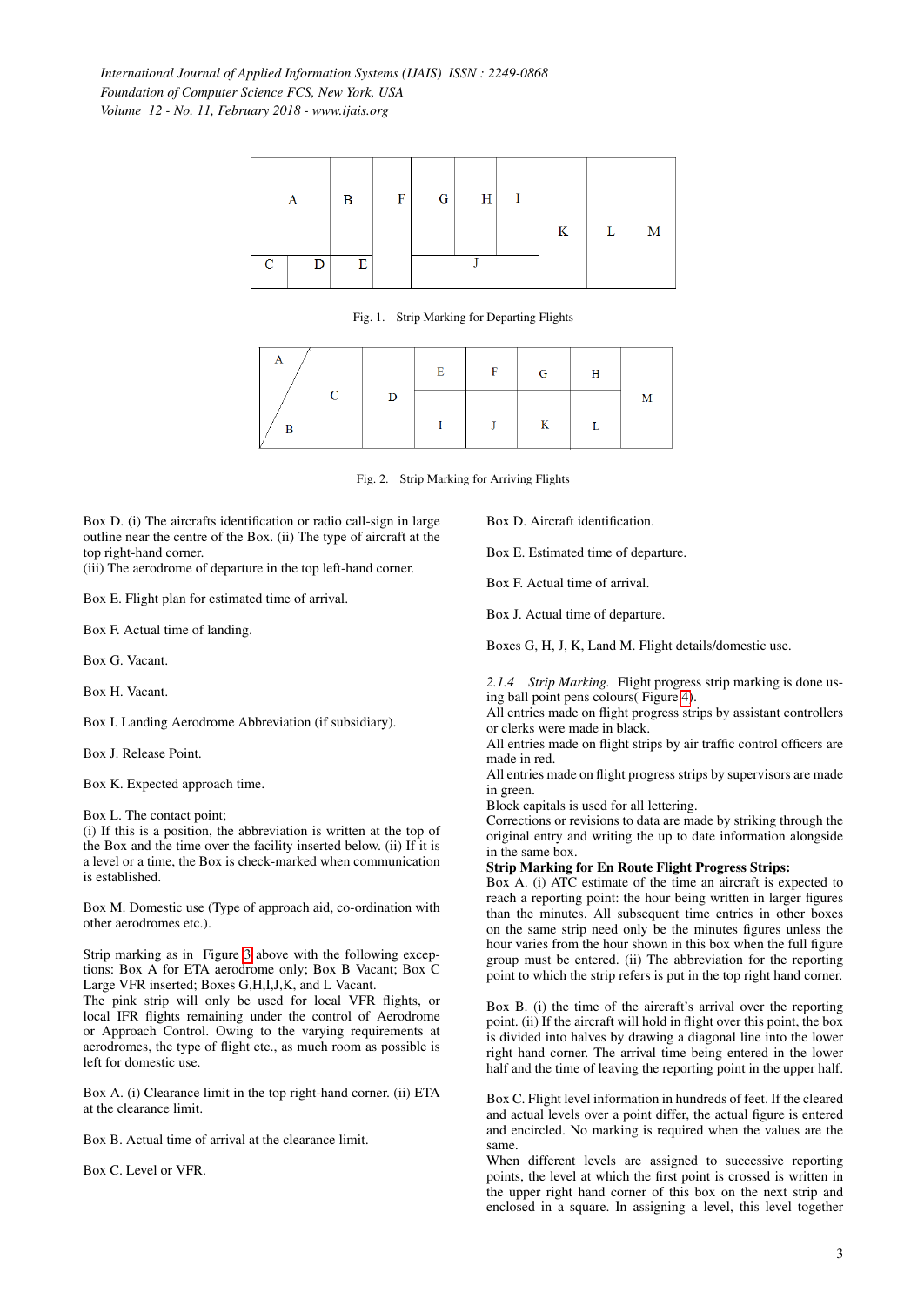|  | E | F | G | п |  |
|--|---|---|---|---|--|
|  |   |   |   |   |  |

<span id="page-3-0"></span>Fig. 3. Strip Marking for Local Flights

<span id="page-3-1"></span>Fig. 4. Strip Marking for En Route Flight Progress Strips

with all intermediate levels for which reports are required are entered in sequence and a climb or descent arrow is written between the initial and the final levels. Upon report of leaving or passing through a level, the figures are cancelled through with a horizontal line. Upon report of reaching the assigned level the climb or descent arrow is cancelled through. Visual Flight Rule (VFR) in the large letters across the box to denote that the aircraft has cancelled its IFR plan.

Box D. (i) Aircraft identification in large outline in the centre of the box. (ii) The standard abbreviation for the type of aircraft in the upper right-hand corner. (iii) Ground speed of the aircraft and preceded by a "T" the filed true airspeed, in the lower right-hand corner. (iv) On the final strip for an arriving aircraft the abbreviation for the place of departure in the upper left-hand corner.

Box E. Joining symbol,Leaving symbol,Crossing symbol, if appropriate.

Box F. Time of arrival if required.

Box G. Pilot's estimate of arrival over the reporting point.

Box H. (i) Actual time, of arrival over the previous reporting point. (ii) The abbreviation for the previous reporting point if necessary for clarity.

Boxes I, J, K. (i) The route of flight showing departure and destination aerodrome and the Airways and Advisory Routes to be flown: the Airways abbreviations can be taken to include associated Advisory routes. It is necessary to write the Advisory Route numbers only when there are no associated Airways. (ii) On the final strip for an arriving flight Box I is used for the destination aerodrome where more than one aerodrome is fed from a common stack.

Box J. For the release point to Approach Control and Box K for the Expected Approach Time.

Box L. (i) The time place or level at which the aircraft is instructed to contact the next ACC. (ii) The frequency to M is used, but only when it is non-standard.

Box M. Control data which has been passed to aircraft such as essential traffic information, holding instructions, time check.

*2.1.5 Departure Flight Progress Strips.* The strip in Figure [5](#page-4-0) is used for departure flights by the ACC. Box A. Aerodrome of departure

Box B. Cruising level requested by pilot.

Box C. Estimated Time of Departure.

Box D. Actual Time of Departure.

Box E. May be used to note the time at which an aircraft sets course.

Box F. Aircraft identification in large outline in the centre of the box. The type of aircraft in the upper right hand corner. Filed True Air Speed (TAS) in the bottom right hand corner.

Box G. Time at which clearance is requested.

Box H. Time at which clearance is issued. If the aircraft is turbine powered, the box is divided into halves by drawing a diagonal line from the top right to the lower left hand corner and the time at which start-up clearance is issued is written in the upper half of the box, the time at which ATC clearance is issued is written in the lower half.

Box I. Any delay anticipated by the outbound control officer when clearance is requested.

Box J. Proposed route of aircraft.

Box K. Initial clearance showing details of zone routeing and levels, cruising level, radar climb, restrictions to take-off.

Box L. Any revised clearances issued and M.

## 3. FUNCTIONS OF AIR TRAFFIC CONTROL **SYSTEM**

Air traffic controller performs the functions of air traffic control system; some regulate airport traffic through designated airspaces. Others regulate airport arrivals and departures. The functions of air traffic control system as enumerated by International Civil Aviation Authority (ICAA) are Area control, Approach control and Aerodrome control [\[9\]](#page-8-6).

The separation between all IFR flights and between IFR flights and VFR flights is done in the Area Control system. Aircraft is expected to be equipped with navigation and suitable instrument appropriate for the route to be flown. Specification of minimum level necessary for takeoff or landing is specifically authorized by the appropriate authority. An IFR flight is flown at a level which is not below the minimum flight altitude established by the authority whose territory is over flown. Where no such minimum flight altitude has been established, over high terrain or in mountainous areas, at a level which is at least 600m (2000ft)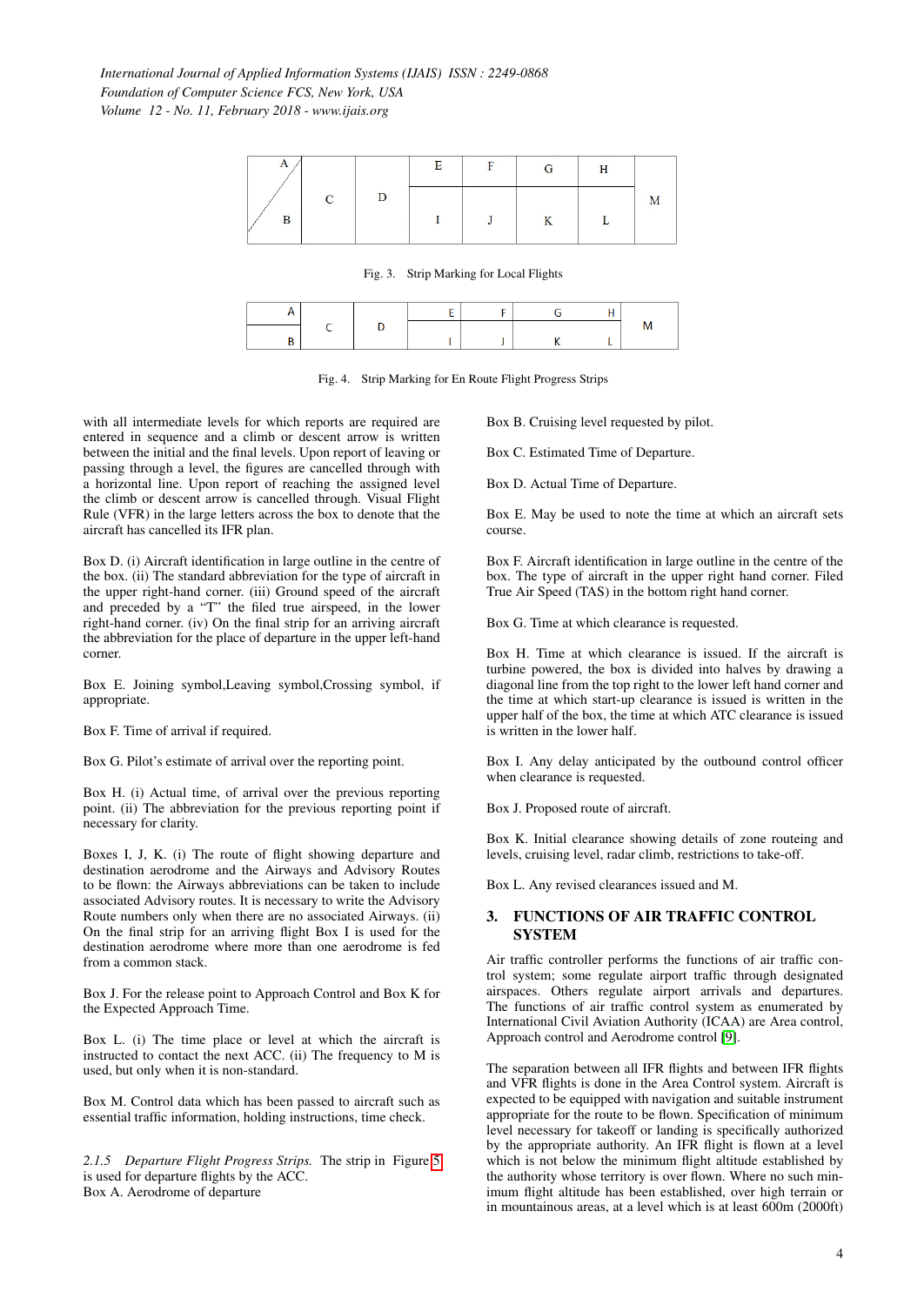

<span id="page-4-0"></span>Fig. 5. Strip Marking for Departure Flight Progress Strips

above the highest obstacle located within 8km of the estimated position of the aircraft. Also elsewhere than as specified above at a level which is at least 300m (1000ft) above the highest obstacle located within 8km of the estimated position of the aircraft. It is possible to change from IFR Flight to VFR Flight.

VFR flight is conducted such that aircraft flies in condition of visibility and distance from cloud equal to or greater than those specified only when a clearance is obtained from air traffic control unit. VFR flight is restricted to take off or land at an aerodrome within a control zone, or entrance into the aerodrome traffic zone or traffic pattern based on the following rules:

i. The ceiling being less than 450m (1500ft) or

ii. The ground visibility being less than 5km.

A general rule for VFR flight between sunset and sunrise, or such other period between sunset and sunrise as may be prescribed by the appropriate Air Traffic Service (ATS) authority is operated in accordance with the condition prescribed by such authority. In Nigeria, no VFR is allowed between sunset and sunrise.

Also, unless authorized by the appropriate ATS authority, VFR flight is not operated (i.) above flight level (FL) 200 and (ii.) at transonic and supersonic speeds.

As part of safety precautions, except for exceptional take-off or landing, or by permission from the appropriate authority, a VFR flight is not flown:

i. over a congested area - cities, town or settlements or an open-air assembly of person - at height, less than 300m (1000ft) above the highest obstacle within a radius of 600m (2000ft) from the aircraft;

ii. elsewhere at a height less than 150m (500ft ) above ground or water level.

The Nigerian Aviation Authority allows a VFR at a height not less than 300m (1000ft) above the highest obstacle within a radius of 600m (2000ft). Every VFR flight operating within or into areas, or along route designated by the appropriate ATS authority in accordance with requirement to submit a flight plan, shall maintain continuous listening watch on the appropriate radio frequency, and report its positions as necessary to air traffic services unit providing flight information services. An aircraft operated in accordance with the VFR which wishes to change to compliance with the IFR shall, if a flight plan was submitted, communicate the necessary changes to be effected to its current flight plan or, when so required, submit a flight plan to the appropriate air traffic services unit and obtain a clearance prior to proceeding IFR.

## 4. NAVIGATIONAL AIDS EQUIPMENTS FOR INSTRUMENT FLIGHT RULES

Navigational aids equipment used for Instrument Flight Rules include Non Directional Beacon (NDB), Very High Omnidirectional Range/Instrument Landing system (VOR/ILS), Radio Detection And Ranging (RADAR), etc. RADAR is one of the electronic navigation aids. RADAR is unique, and provides the air traffic controller with a comprehensive view of air traffic over a wide area. This makes it assume a crucial role in ATC procedures, especially in busy airspace and particularly under positive control. ATC RADAR must have the capability of carrying out the functions and roles of (i.) approach control, (ii.) extended approach control, and (iii.) terminal area control, with the added capability of extended range using Secondary Surveillance RADAR (SSR) techniques.

RADAR systems is capable of integrating with other automated systems used in the provision of Air Traffic Service (ATS). It provides an appropriate level of automation with the objectives of improving the accuracy and timeliness of data displayed to the controller, and thereby, reduce the workload of the controller and the need for verbal coordination between adjacent control positions and ATC units, [\[10\]](#page-8-7).

RADAR systems is capable of displaying safety-related alerts and warnings, including conflict alerts, minimum safe altitude warning, conflict prediction and unintentionally duplicated codes. To extend and improve RADAR coverage in adjacent control areas, airports throughout the federation through their state authorities should, as much as possible, facilitate the sharing of information. States should, on the basis of regional air navigation agreements, provide for the automated exchange of coordination data relevant to aircraft being provided with radar services, and establish automated coordination procedures. Primary Surveillance Radar (PSR) and Secondary Surveillance Radar (SSR) are used either alone or in combination in the provision of ATS, for separation between aircraft.

#### 4.1 Radar Displays

Radar-derived data available for display to the controller include the following: Radar position indications, Radar map information SSR Mode A, Mode C and Mode S. The RADAR system provides for a continuously updated presentation of RADAR derived information and RADAR position indications.

*4.1.1 Radar Vectoring.* Radar vectoring is the provision of navigation guidance to aircraft in the form of specific headings, based on the Radar in use. When vectoring an aircraft, a Radar controller should comply with the following:

- a. Vector along routes or tracks on which the pilot can monitor the aircraft's position with reference to pilot-interpreted navigation aids. This minimizes the amount of Radar navigation assistance required and also alleviates the consequences resulting from a radar failure.
- b. Inform the pilot when his aircraft is given a vector, diverting it from an assigned route, unless it is self-evident what the vector is to accomplish.
- c. Controlled flights are not vectored into uncontrolled airspace except in an emergency case to circumnavigate severe weather, in which case the pilot should be so informed at the specific request of the pilot.
- d. When vectoring an IFR flight, the radar controller should issue clearances such that the prescribed obstacle clearance will exist at all times until the aircraft reaches the point where the pilot will resume own navigation.

#### 4.2 Rules Guiding Aircraft in Flight and on Ground

In order to ensure safe and efficient movement of flight both in air and on ground, recommended rules have been made to facilitate this. For instance aircraft are made to fly in specified direction called route. This route could either be international route or domestic route. The international routes are those routes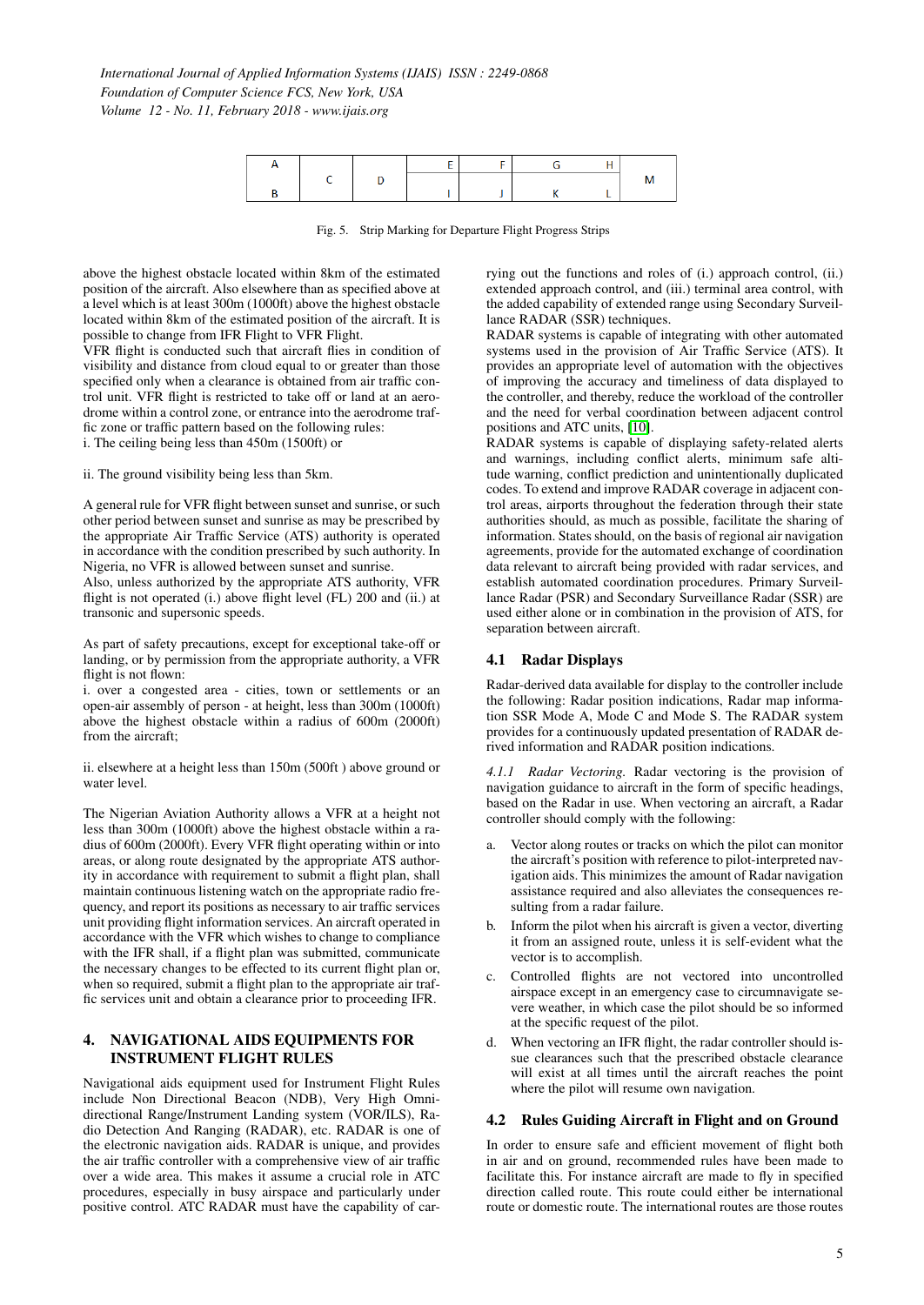that are internationally recognized and endorsed by International Civil Aviation Organisation (ICAO) while the domestic routes are those routes known only within the air space of the country that uses it. Examples of such routes are:

i. UR/R 778 extending from Lagos through Kano and exit into Niger at a point called GANLA to North Africa or Asia.

ii. UR/R 981 extending from Lagos through an exit in Nigeria called TENTU to Europe.

In Nigeria, domestic routes are those routes approved by Nigerian Air Space Management Agency linking towns and states. Such route is used to ease traffic movement in our air space. An example is UV 377 extending from Lagos to Kaduna etc. In moving along this route, aircraft are made to move on certain height above sea level, called flight level (FL). The flight level is designed in such a way that aircraft moving along a designated route either *West-Ward* or *East-Ward* occupy a specified level. In order to avoid collision hazard, aircraft moving east-ward occupy odd level (odd number) and even level (even number) for westward. Thus, by using progress strip for each aircraft, safety can be achieved to certain extent. It is the duty of air traffic controller to assigning this level at the request of the pilot of an aircraft.

*4.2.1 Separation Standards and Collision Avoidance.* ATC is responsible for separation between aircraft and collision avoidance. Provision of separation is between:

- i. all flights in class A and B airspaces
- ii. IFR flights in class C,D and E airspaces
- iii. IFR and VFR in class C airspace
- iv. IFR and special VFR flights
- v. special VFR flights, when prescribed by ATS authority

And to increase separation in navigational difficulties, weather avoidance or turbulence and unlawful interference. Then reduce separation determined by the appropriate ATS authorities are as follows:

1. When special electronic or other aids enable pilot to accurately determine aircraft position, and communications facility exist for that position to be transmitted without delay to appropriate Air traffic Control Unit (ACCU), or when using rapid and reliable communication facilities, RADAR-derived information of aircraft position is available to ACCU, or determined by the appropriate ATS authority, or when special electronic or other aids enable ATC to predict rapidly and accurately the flight paths of aircraft and adequate facilities exist to frequently verify the actual aircraft positions with the predicted positions; or when navigational (NAV)-equipped aircraft operate within coverage of electronic aids that provide the necessary updates to maintain navigational accuracy.

2. According to regional air navigation agreements; when special electronic, area navigation or other aids enable the aircraft to closely adhere to their current flight plans and the air traffic situation is such that the conditions as determined by ATS authority regarding communications between pilots and the appropriate ACCU need not necessarily be met to the degree specified therein Pilot tells ATC that they cannot comply as a result of degraded aircraft performance, then ATC will ensure separation of another appropriate type. Types of Separation: There are two types of separation, Vertical and Horizontal separation.

i. Vertical Separation is obtained by requiring aircraft using prescribed altimeter setting procedures to operate at different levels expressed in terms of flight levels or altitudes. It is carried out above or below flight level 29,000 ft.

ii. Horizontal Separation is subdivided into Lateral, Longitudinal

and Radar separation. Lateral separation of aircraft at the same level is obtained by requiring flight on different routes or in different geographical locations as determined by visual observation or by use of radio navigation aids.

Longitudinal separation is applied such that after one aircraft passes over a specified position, the next succeeding aircraft at the same cruising level will not arrive over the same position within less than the prescribed minima. Radar separation is obtained by requiring aircraft to fly on different tracks which can accurately be determined by reference to a Radar display.

*4.2.2 Flight Action.* Before beginning a flight, the pilot-incommand of an aircraft shall become familiar with all available information appropriate to the intended operation (Muhammed, 2006). Pre - Flight action for flights away from the vicinity of an aerodrome, and for all IFR flights, pilot shall fill flight plan after careful study of available current weather reports and forecast, taking into consideration fuel requirements and an alternative course of action if the flight cannot be completed as planned. Based on this, a progress flight strip is manually created by Air Traffic Controller for the aircraft.

- i. Authority of Pilot-in-command of an aircraft: The pilot-in-command of an aircraft shall have final authority as to the disposition of the aircraft while in charge.
- ii. Avoidance of Collisions:

Although the pilot of an aircraft operates under the instruction of a positive control of an Air traffic controller, never the less, there are certain portion of the rules that requires the pilot to use his discretion, where the pilot feels such instructions could cause collision hazard to his flight, irrespective of the fact that the flight is being made with ATC clearance, it shall remain the duty of the commander (pilot in charge) of an aircraft to take all possible measures to ensure that his aircraft does not collide with any other aircraft.

iii. Right - of - Way:

The aircraft that has right of way shall maintain its heading and speed, but nothing in the rules shall relieve the pilot-incharge of an aircraft from the responsibility of taking such action best to avert collision. An aircraft that is obliged by the following rules to keep out of the way of another shall avoid passing over, under or in front of the other, unless it passes well clear and takes into account the effect of aircraft wake turbulence.

iv. Approaching Head-on:

When two aircraft are approaching head - on or approximately so and there is danger of collision, each shall alter/turn its head to the right [\[2\]](#page-8-8).

v. Aircraft Converging:

When two aircrafts are converging at approximately the same level, the aircraft that has the other at the right side shall give way.

vi Overtaking Aircraft: An aircraft that is being overtaken has the right-of-way and the overtaking aircraft, whether climbing, descending or in horizontal flight, shall keep out of the way of the other aircraft by altering its heading to the right.

vii. Aircraft Landing:

An aircraft in flight or operating on the ground or water shall give way to aircraft landing or in the final stages of an approach to land. When two or more aircrafts are approaching an aerodrome for the purpose of landing, aircraft at the higher level shall give way to aircraft at the lower level. However such aircraft should take cognizance of the aircraft that is about landing.

vii. Emergency Landing:

An aircraft that is aware that another is compelled to land shall give way to that aircraft.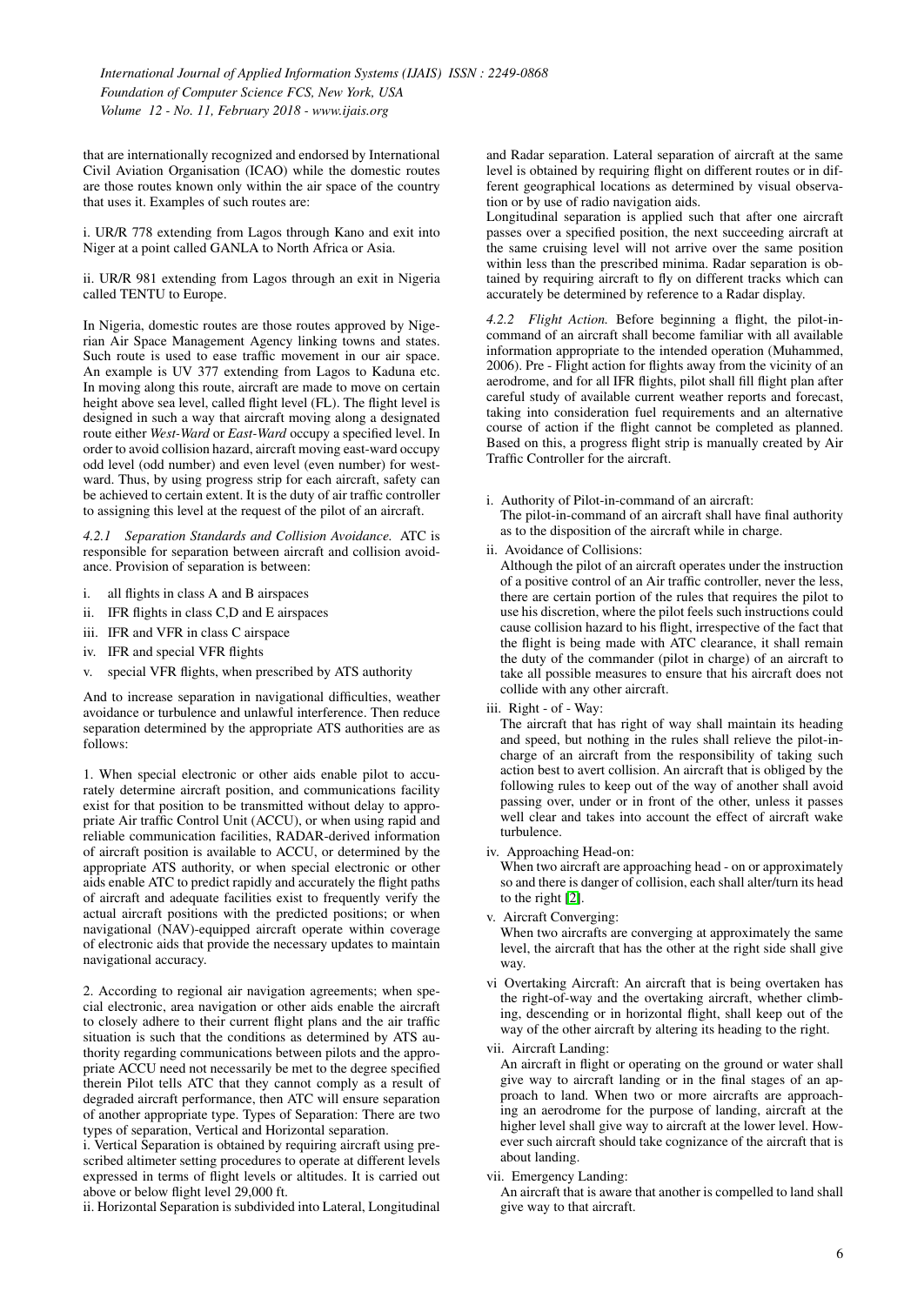viii. Aircraft Taking Off:

An Aircraft taxing on the maneuvering area of an aerodrome shall give way to aircraft taking off or about to take off.

*4.2.3 Surface Movement of Aircraft.* In case of danger of collision between two aircraft taxing on the movement area of an aerodrome the rules shall apply that when two aircrafts are approaching head-on, or approximately so, each shall stop or where practicable alter its course to the right so as to keep well clear, if the stipulated rules are adhered to strictly. Analyzing the various accidents critically indicate that most of the accidents that had occurred to date show that the accidents happen either at the point of take-off, after take-off, about landing or after landing on the runway. However that does not mean that accidents don't happen mid-air in flight or even on the surface movement of the aerodrome. An example of such accident on the surface is between two aircrafts, Boeing 747, operated by KLM and Panam, collided on a Foggy runway killing 583 people in March 1977. (The leadership weekend No. 39 Nov. 4th 2006). Also a midair accident due to human errors occurred between an Ilyushin (IL - 76) cargo jet from Kazakhstan and with Saudi Air B747 near New Delhi killing 349 in November 1996. (The leadership Weekend No. 39 Nov. 4th 2006). Investigation shows that the Kazakh crew disobeyed instructions and neither plane was equipped with collision avoidance technology [\[13\]](#page-8-9). When two aircrafts are on a converging course, the one which has the other on its right shall give way by slowing down or stopping. Thus, having examined the various rules guiding aircraft in flight and on the surface movement, it could appear at this juncture that the human error that is much talked about could be averted because many people have lost their life as a result of inherent limitation of current navigation systems and shortcoming of controllers. In Nigeria alone thousands have died as a result of plane crash (Nigerian College of Aviation Technology, Zaria Library Compilation, (2007)).

## 5. THE ARCHITECTURE FOR THE PROPOSED SYSTEM

The proposed fuzzy model(design) for air traffic control is presented in the block diagram. The fuzzification block converts the fuzzy logic controller. The design uses input values such as *pathway*, *velocity*, *climate*, *airplane*, *height* and *D-term* to allow the controller respond faster to *permission* for clearance. Eleven rules were constructed based on the assigning of linguistic values defined by the membership function. The computation block runs the inference engine through all the rules, evaluating the firing strength of each rule which is proportional to the truth-value of the preconditions. After all the rules are computed, we have the firing strength of each rule, then the defuzzification block to receive as input, the membership values of the outputs or otherwise, the fuzzy outputs as *Clearance*. Then, it returns the actual numerical output which may be ATC output as well as *Clearance* - defined by (*DontClear*, *SemiClear*, *RiskClear* and *Clear*). The components of the system architecture are shown in Figure [6.](#page-7-0)

# 6. EXPERIMENTAL RESULTS

Several runs were made with varied values of the fuzzy variables. From the simulation results obtained various simulated values were obtained to determine flight decisions. The first simulation results yields the value for AirPlane as  $0.223$ , Pathway =  $0.247$  and Climate (weather) =  $0.500$ . The simulation result gave a clearance value of 0.102 as indicated with the deffuzification triangular member function ( Figure [7\(](#page-7-1)a)) implying a DontPermit status. An outright DON'T PERMIT implies greater risk of a possible danger permitting the aircraft to takeoff. The clearance value is so low to permit takeoff. Landing might also be a problem in this case

A subsequent run gave the following simulation result values: Airplane =  $0.343$ , Pathway =  $0.223$  and weather =  $0.608$ , with a clearance value of 0.465 ( Figure [7\(](#page-7-1)b)). The result implies a RiskPermit status. The implication here is that permitting any aircraft to land or take off at this point is risky. Various reasons are responsible for this restriction. Firstly, the aircraft size is of a little bigger, although still in the category of small aircrafts and so cannot be permitted. Secondly, the pathway is not large for the aircraft.

Parameter value change resulted in obtaining the Great Permit status. The values are: AirPlane =  $0.235$ , Pathway =  $0.801$  and  $climate = 0.837$ . The simulation result gave a clearance value of 0.733 as indicated with the deffuzification triangular member function (Figure [7\(](#page-7-1)c)). This implies GreatPermit.

From a subsequent simulation result, the value for AirPlane obtained is 0.307, Pathway is 0.633 and Climate is 0.645. The simulation result gave a permission clearance value of 0.558 as indicated with the deffuzification triangular member function (Figure [7\(](#page-7-1)d)). This implies SemiPermit - meaning that permission for takeoff might be granted but with caution - the pathway is lengthy.

The last simulation result produced the following values: Air-Plane =  $0.247$ , Pathway =  $0.753$ , Climate =  $0.620$ . The simulation result gave a permission value of 0.502 as indicated with the deffuzification triangular member function (Figure [7\(](#page-7-1)e)). This implies Clear to permit landing as pathway is engaged. The climate value is good for landing and takeoff, but the pathway is engaged and must be cleared before landing or takeoff. Observe that the values for the Pathway parameter in this case and that of GreatPermit statuses are higher than other simulation results. In the GreatPermit status, the pathway is NOT engaged and so the aircraft is permitted to land or takeoff.

## 7. CONCLUSION AND FURTHER RESEARCH

Air Traffic Control (ATC) is a service provided by ground-based controllers who direct aircraft on the ground and through controlled airspace, and can provide advisory services to aircraft in non-controlled airspace. This paper presented a fuzzy logic model for air traffic control system to enhance the performance of air traffic controller thereby reducing the rate of aircraft accident. The model works by determining the altitude of aircraft, with the consideration of other fuzzy variables, expedite and maintain an orderly flow of air traffic. The designed model also provides necessary safety and precautionary information and support to pilots. It keeps track of multiple targets (aircraft) in clutter and also maintain a record of their identities at the same time. The system employs a lot of complex features aimed at resolving air traffic conflicts.

The new global concept of communication, navigation and surveillance is satellite based. Using satellite capability, which include video transmission, data and voice communication which is ideal for point-to-multipoint, large distribution and simultaneous delivery of data to unlimited number of stations in air traffic management system. Modern aircraft is expected to have IP address with all the navigational aids equipments installed. Aircraft as well as Air Traffic Controller should be networked and thereby making communication between pilot and ATC easier, not only in voice communication but also in the use of intelligent fuzzy model. Further research should aim at using current information and technology communication trends to advance security features of the aircraft and enhance aircraftto-ADC communication. With the introduction of satellite monitoring device, tracking of aircrafts from takeoff to landing should no longer be a challenge in the air transport industry.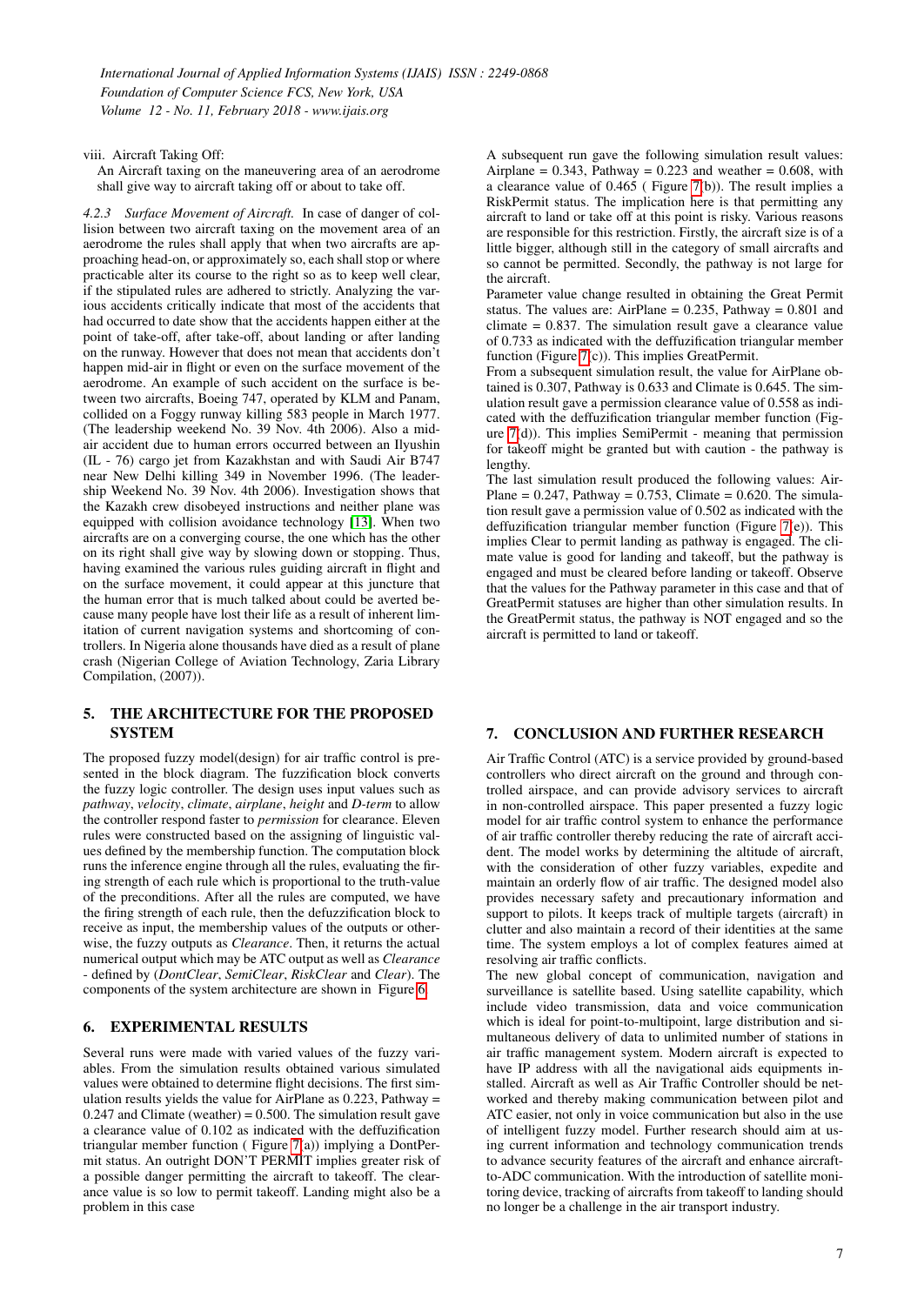

<span id="page-7-0"></span>





<span id="page-7-1"></span>Fig. 7. Triangular membership functions